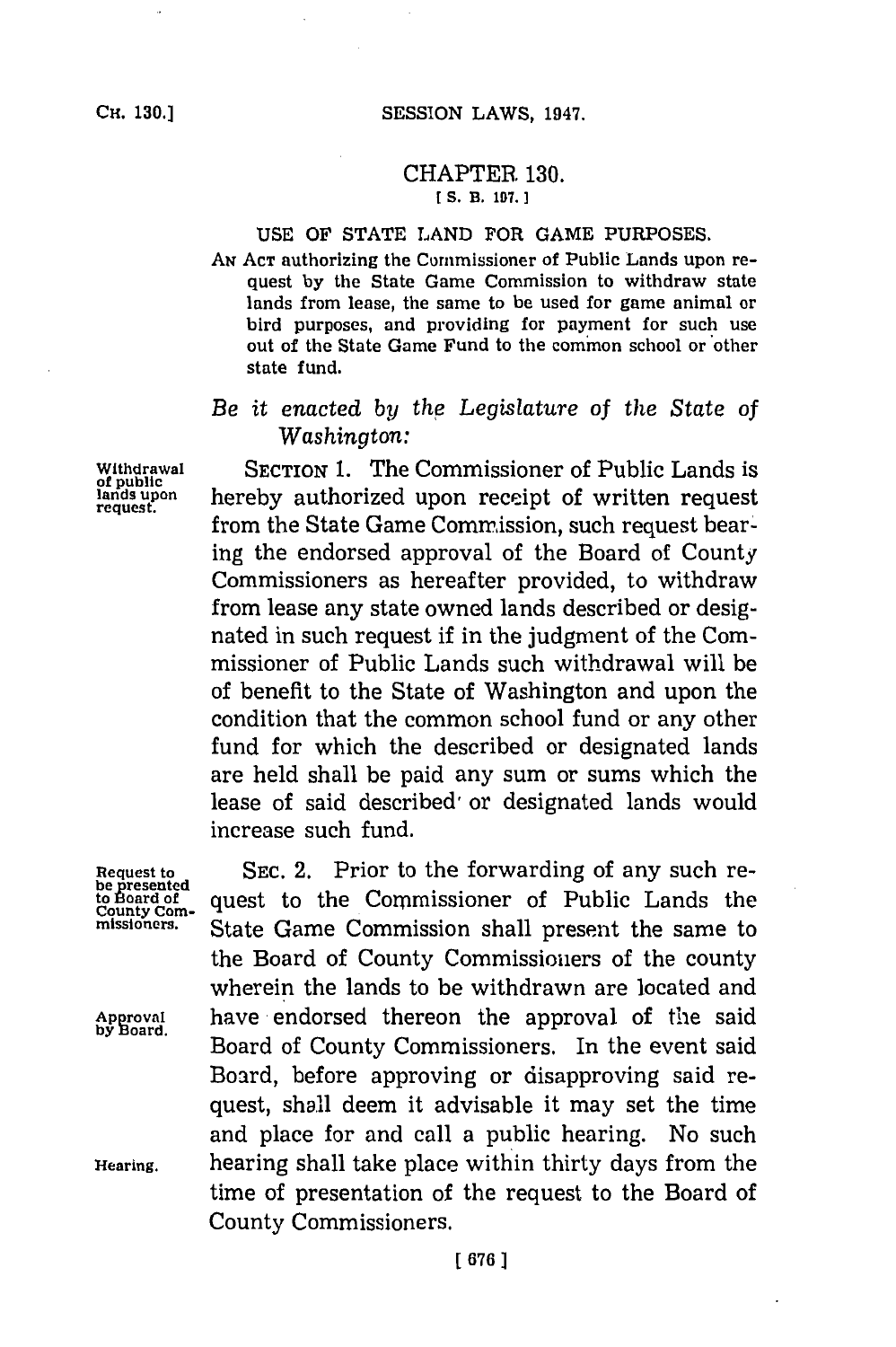The State Game Commission shall publish a Publicat notice of all public hearings so set **by** the said board, **of hearing.** in a newspaper of general circulation, within the county wherein the lands sought to be withdrawn are located, at least once a week for two successive weeks in advance of any hearing. Such notice shall contain a copy of the request and the time and place for holding the hearing.

The chairman of the Board of County Commis- **Proceedings** for hearing. sioners shall be chairman of any public hearing under this act and the proceedings of the hearing shall be informal with all persons being given reasonable opportunity to be heard.

Within ten days after any such hearing the **Approval by Board of** Board of County Commissioners shall endorse upon County Con the request for withdrawal, its approval or disapproval thereof. The decision of the said board shall be final and there shall be no appeal allowed from any such decision.

**SEC. 3.** Upon receipt of any such approved re- **Appraisal of lease value.** quest if in the judgment of the Commissioner of Public Lands the requested withdrawal of the lands as designated or described in such request would be of benefit to the people of the state, he shall immediately cause an appraisal to be made of the lease value of such lands and before withdrawal of any such lands, he shall require that the Department *Voucher*<br>of Game acting through the director thereof trans. Game Fund. of Game, acting through the director thereof, transmit to him a voucher drawn against the State Game Fund in favor of the particular fund for the benefit of which such lands are held and in such amount as shall represent the lease value, dependent upon such time as shall be shown in the request of the State Game Commission for which such lands are to be withdrawn.

**SEC.** 4. Upon receipt of any such voucher, the **Payment for** Commissioner of Public Lands shall immediately execute the same and cause such lands to be with-